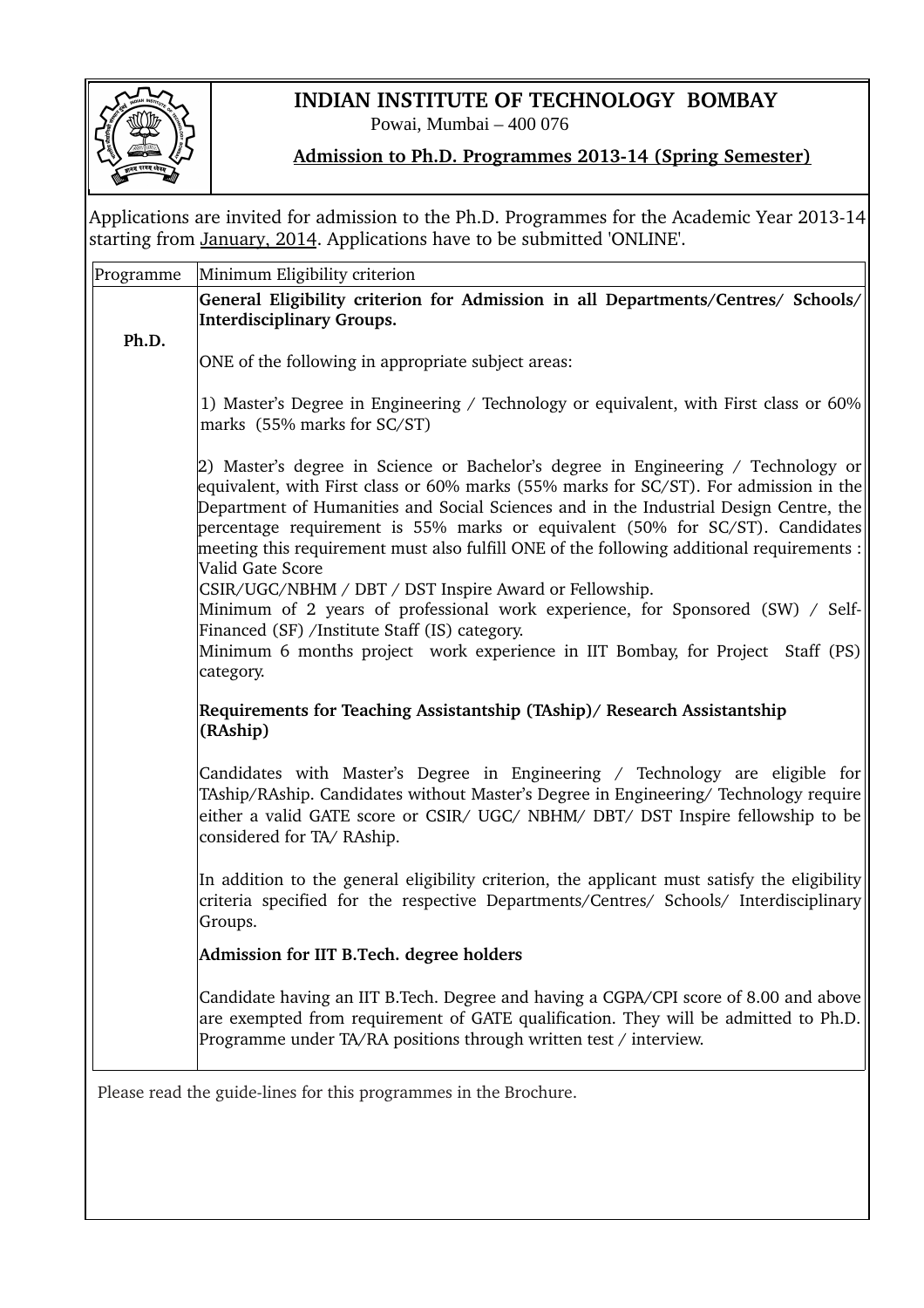| <b>Important Guidelines for Ph.D. Application</b>                                                                                                                                   |                                                                                                                                                                                                                                                                                                                                                                                                                                                                                                                                                                                                                         |  |  |  |  |  |
|-------------------------------------------------------------------------------------------------------------------------------------------------------------------------------------|-------------------------------------------------------------------------------------------------------------------------------------------------------------------------------------------------------------------------------------------------------------------------------------------------------------------------------------------------------------------------------------------------------------------------------------------------------------------------------------------------------------------------------------------------------------------------------------------------------------------------|--|--|--|--|--|
| $\mathbf{1}$                                                                                                                                                                        | Please read the instructions given in the brochure carefully before filling up the<br>application form.                                                                                                                                                                                                                                                                                                                                                                                                                                                                                                                 |  |  |  |  |  |
| $\overline{2}$                                                                                                                                                                      | <b>Online</b> Application Form & Information Brochure is available on the Institute website<br>http://www.iitb.ac.in/newacadhome/phd.jsp from 2 <sup>nd</sup> September, 2013 to 31 <sup>st</sup> October,<br>2013. Candidates are required to submit their application ONLINE only. After filling the<br>form, candidates are advised to take a printout and keep the same for the record.                                                                                                                                                                                                                             |  |  |  |  |  |
| 3                                                                                                                                                                                   | The application fee is ₹ 300/- for GN/OBC-NC and ₹.150/- for SC/ST. The fee is to be<br>paid by Debit Card/ Credit Card/ SBI Internet Banking/ Online Payment System/ Demand<br>Draft drawn on any Nationalized Bank (preferably State Bank of India / Canara Bank) in<br>favour of "Registrar, IIT Bombay", payable at Mumbai branch.                                                                                                                                                                                                                                                                                  |  |  |  |  |  |
| You must write your Name, Department, Application number or GATE registration<br>number and Email address on reverse side of the Demand Draft.                                      |                                                                                                                                                                                                                                                                                                                                                                                                                                                                                                                                                                                                                         |  |  |  |  |  |
|                                                                                                                                                                                     | If you are paying through Demand Draft, you MUST send the Demand Draft along with<br>completed copy of the application.<br>the                                                                                                                                                                                                                                                                                                                                                                                                                                                                                          |  |  |  |  |  |
| If you have paid the application fee through Debit Card/ Credit Card/ SBI Internet<br>Banking/ Online Payment System you do not have to submit the hard copy of the<br>application. |                                                                                                                                                                                                                                                                                                                                                                                                                                                                                                                                                                                                                         |  |  |  |  |  |
|                                                                                                                                                                                     | Applications without online payment details/Demand Draft will not be considered.                                                                                                                                                                                                                                                                                                                                                                                                                                                                                                                                        |  |  |  |  |  |
| APPLICATION FEE IS NON-REFUNDABLE.                                                                                                                                                  |                                                                                                                                                                                                                                                                                                                                                                                                                                                                                                                                                                                                                         |  |  |  |  |  |
| $\overline{4}$                                                                                                                                                                      | You can apply for <b>THREE</b> programmes in <b>ONE</b> application by paying the application fee<br><b>ONCE.</b> A candidate can submit multiple applications, if he/she wishes to apply to more<br>than three programmes.                                                                                                                                                                                                                                                                                                                                                                                             |  |  |  |  |  |
| 5                                                                                                                                                                                   | (i) Along with your application, you have to submit a statement of purpose.<br>(ii) If you are applying to Shailesh J. Mehta School of Management, you are required to<br>submit a sample of your recently published writings on a relevant topic or an essay<br>proposal(1500 words) on a topic of research interest in place of Statement of<br>Purpose. The proposal should contain<br>a) problem identification, b) brief review of literature, and c) methodology.<br>(iii) If you are applying to CTARA, you need to upload Statement of Purpose as well as<br>research proposal along with the application form. |  |  |  |  |  |
| 6                                                                                                                                                                                   | You should complete the application form in all respects. Incomplete application will not<br>be considered.                                                                                                                                                                                                                                                                                                                                                                                                                                                                                                             |  |  |  |  |  |
|                                                                                                                                                                                     |                                                                                                                                                                                                                                                                                                                                                                                                                                                                                                                                                                                                                         |  |  |  |  |  |